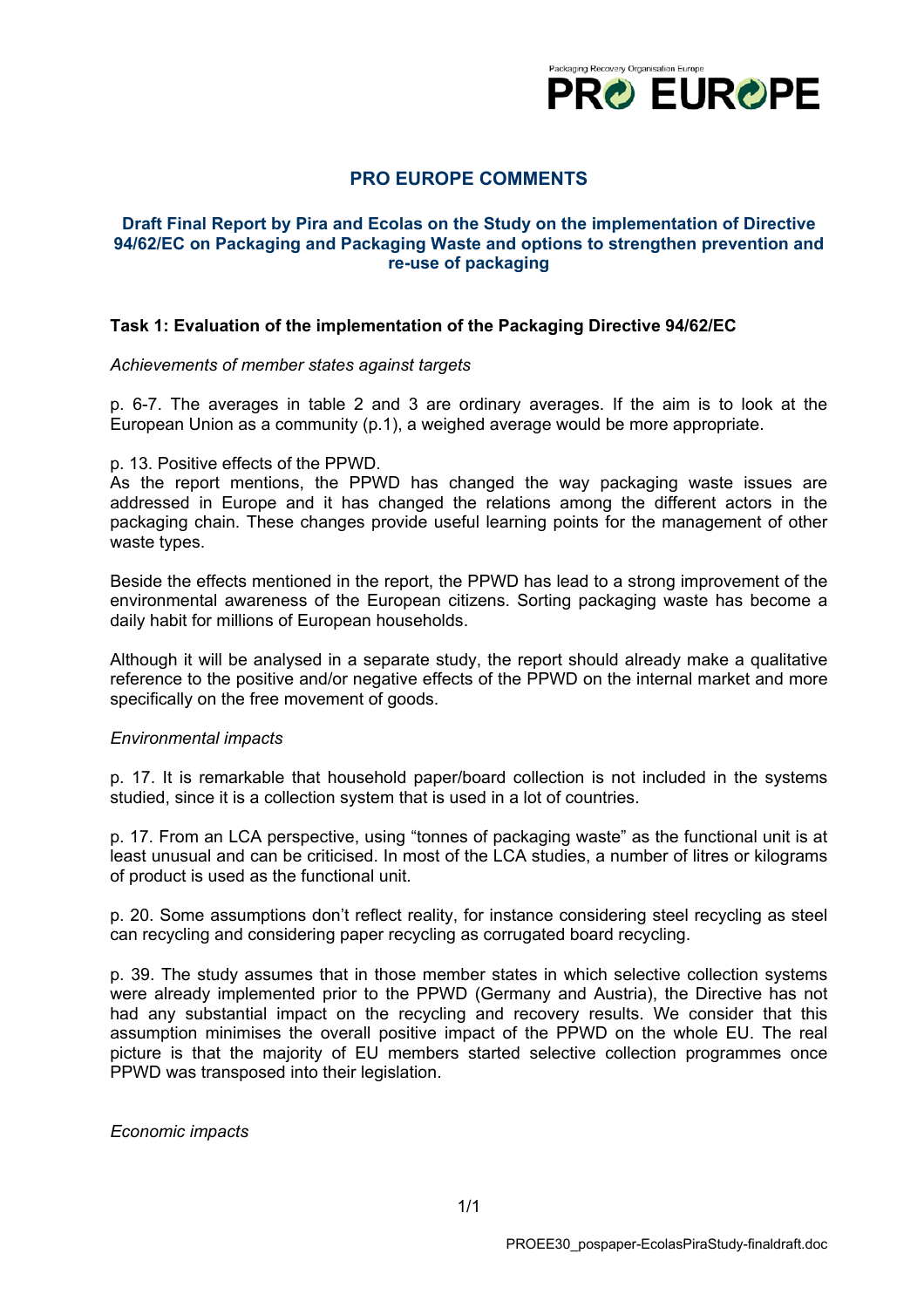

p. 44. The paragraph on quantification is not very well elaborated. This remark counts also for some other quantifications. It is doubtful that the example of UK (cost of setting up a database system) is representative for the EU-15. Also Valpak does not recognise this figure.

p. 46. It must be taken into account that the SOFRES study only gives information on four countries that cannot be extrapolated for other member states. Moreover, the information in the SOFRES study is out of date. Therefore, it is dangerous to use this study as the (only) basis for estimating the operating cost.

p. 47. The report remarks that the incremental cost of PPWD implementation is very limited, representing around 0,08% of the European GDP and 8% of the total environmental expenditure. The conclusion could be that PPWD implementation has achieved its own goals (to achieve a high level of environmental protection guaranteeing at the same time the correct functioning of the internal Market) without significant macro economical impact.

p. 48. Taking into account the comments on the assumptions and the data used, the estimated accuracy of 10% to 15% seems to be too optimistic.

p. 49. The difference in financing need between scenarios 1 and 3 (table 35) is probably underestimated.

p. 50-51. It is mentioned that the information duty is a task for the authorities. Nevertheless, most Packaging Recovery Organisations invest a lot of money in awareness campaigns and information towards the consumers.

p. 51. FOST Plus spends yearly more than 5,7 million euro on Communication and not 2580 euro, as stated in the report.

p. 51. An increase in turnover for companies that design new reusable packages leads also to a decrease for companies who are active in the design and production of one-way packaging.

p. 52. In ten Member States of the EU-15 a green dot system has been established (not eight as the report indicates).

p. 53, Table 36. As these data have not been modified in the draft final report, once again, we would like to indicate that Adelphe, ECOVIDRIO and REPA also use the green dot. Additionally, Greece (HERRCO) is missed, Valorlux also deals with industrial packaging and in UK, Valpak is responsible for municipal and industrial packaging waste.

p. 56. The indicative cost of 2.91 billion euro (based on the figures of the compliance schemes) and the comments concerning the comparison with the total financing need, clearly show that 3.7 billion euro is an underestimation of the total financing need.

p. 56. A comparison of the cost for packaging recovery with the turnover of the packaging industry makes little sense, since in most countries the companies that produce packaged products pay the recovery cost (and not the packaging industry).

p. 57. A 51% (metal) / 49% (non-metal) split-up of the recycling industry is not representative for packaging recycling. Packaging recycling is predominantly glass and paper/board.

p. 60-61. As table 39 is not very clear, it is difficult to extract any conclusion nor comment about it.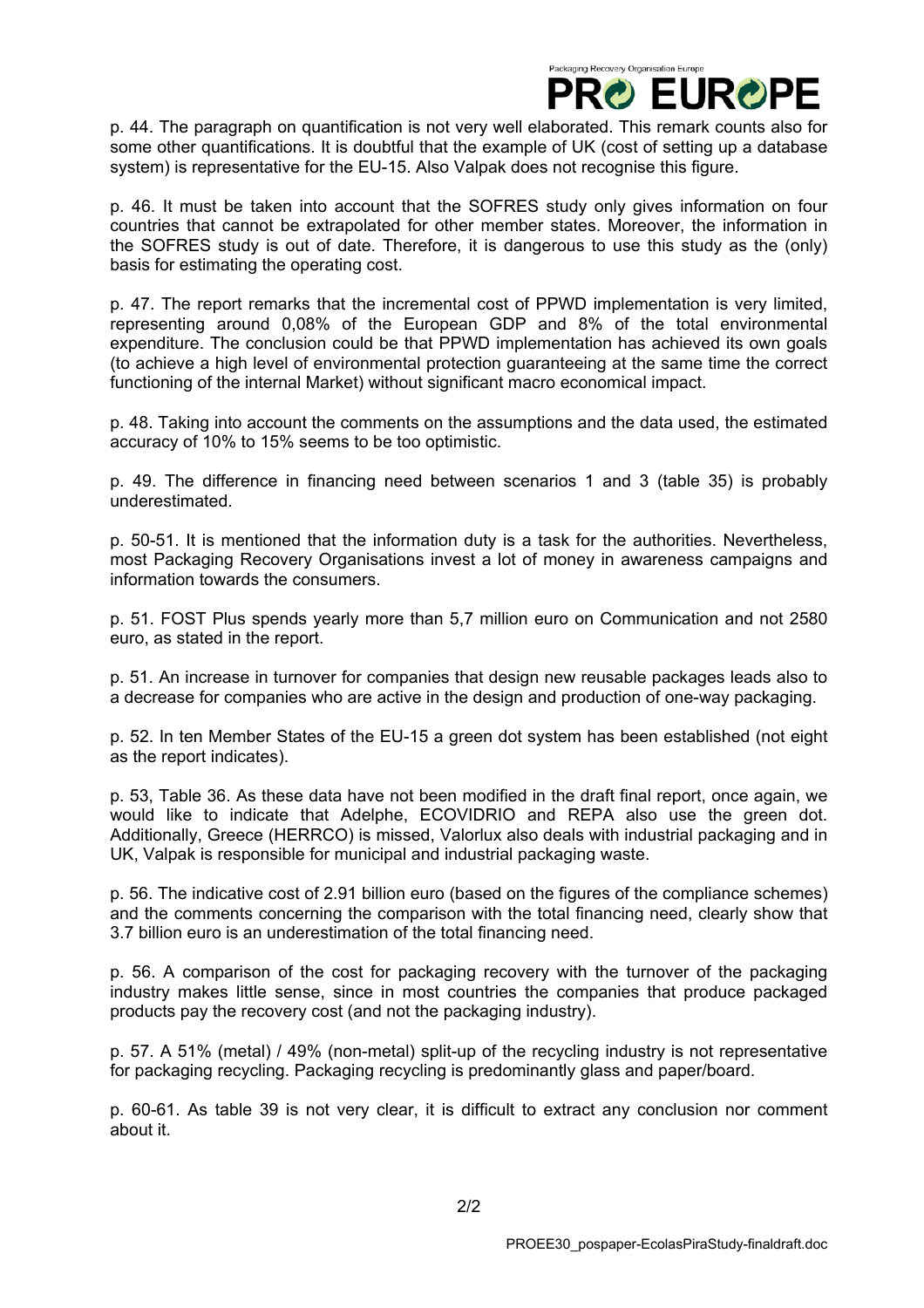

p. 63. The report is mixing two parameters that should be kept separated in the analysis: the competence to organise collection and recycling schemes and the financing of those schemes. In most countries the municipalities are in charge of the collection, but a lot of variation exists in the financing by industry. An extrapolation as suggested on page 64 would lead to erroneous results.

p. 64. The UK system is not mainly aimed at not-household packaging, but gives producers an obligation for all packaging including household and non-household.

p.64. The reasoning concerning consumer goods with an inelastic demand and the chances for a company "to pass on a substantial part of the burden to the demand side" is too simplistic. On the contrary, price competition for these products is very intense.

### *Social impacts*

p.66. We miss a reference to the increasing environmental awareness of European citizens in which PPWD and green dot compliance schemes have played a key role.

### *Compare the PPWD with two scenarios*

p. 72. The report suggests concentrating more efforts on packaging minimisation. Although packaging minimisation is indeed important, it should be kept in mind that packaging has a lot of functions, for instance with regard to the essential role of preventing product loss.

# **Task 2: Packaging Prevention**

General remark. We would like to point out that any measure to be implemented in order to prevent packaging waste should be addressed in a cost-benefit perspective from the environmental and economic point of view, with the less possible administrative burden for companies and with the necessary flexibility to allow innovation.

### *Indicators for the environmental performance of packaging*

p. 77. A PEI should also be straight forward to implement with the minimum of administration.

p. 79. It is not clear in what way eco-taxes and deposit schemes would be indicator-based initiatives.

### *Packaging Prevention Plans*

p. 109. As the report mentions, the figures for Belgium represent only the information obtained from the individual packaging prevention plans. In fact, these represent less than 20% of the packaging. This should be mentioned more explicitly at the tables 44 and 45.

p. 110. The averages % reusable packaging (table 44) refer only to the companies with some reusable packaging. So these are not overall average tonnages.

p. 111. The preference to use a standard format to prepare a packaging prevention plan is only true with regard to individual prevention plans (not for sector prevention plans).

p. 115. The report states that an obligation to prevention plans is only justified for companies above a certain threshold level. Even for large companies the first question to be asked is what the added value of a prevention plan is.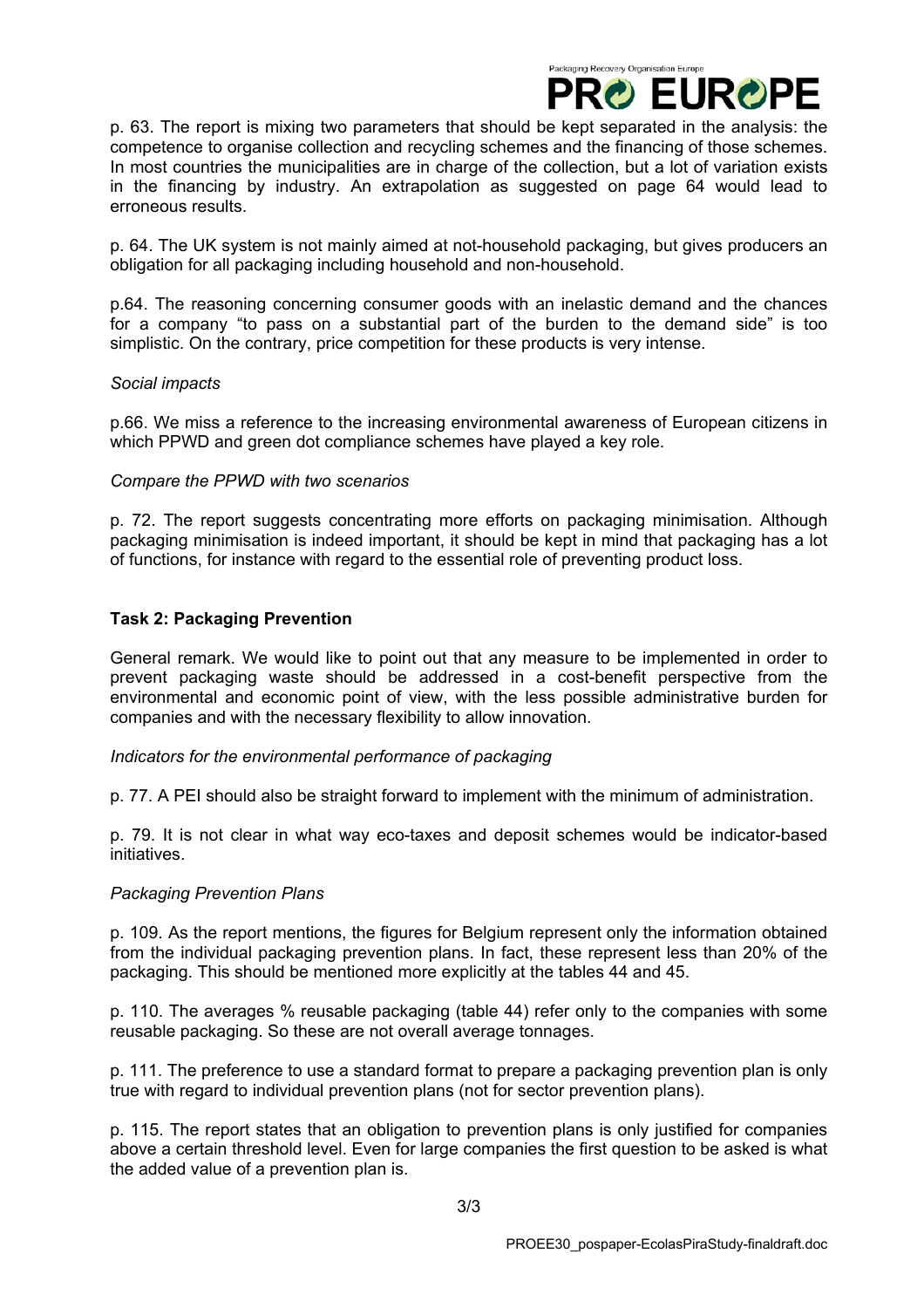

p. 116. "This decrease of packaging waste generated might be due to the implementation of prevention measures in the packaging plans."

This is an assumption. In those countries where Prevention Plans have been implemented, there is no information available to assert that Prevention Plans are responsible for the decoupling achieved (as in the annex 5, page 117, it is said that "the decrease of the packaging waste generation index might be the result of the Plans presented by ECOEMBES and ECOVIDRIO"). On the other hand, there are countries as Germany or France which have reached a decoupling between GDP and packaging waste, and prevention Plans have not been implemented.

### *Essential requirements*

p. 124, third paragraph, second sentence. We would like to amend this to "Packagings are generally redesigned at least each five years …"

#### *Producer responsibility*

p. 131. Same remark as on page 63.

p. 134+136. Belgium has also a total cost system, where the fees are calculated to cover all costs of the packaging waste collection, recycling and recovery.

p. 137. In contrary to what is suggested, the Green Dot is not a symbol that is used to help people in sorting the packaging. It is a symbol that identifies the financing via a Packaging Recovery Organisation.

p. 146. It is not because the cost of recycling is incorporated in the price paid by the consumer, that this would take away the incentive for the producer. Producers will search to reduce all costs, including the material cost of packaging and the cost of compliance with the Directive.

p. 153. Section 2.6.2.2. should emphasize that there are major practical difficulties for using prevention targets in packaging prevention plans. Moreover, a distinction should be made between voluntary and mandatory prevention targets.

### **Task 3: Packaging Reuse**

p. 159. The example of milk delivery in the UK refers to a very specific type of distribution, which is not common in Europe. A discussion on packaging type should take into account the actual distribution systems.

p. 160. The Norwegian example refers to a deposit scheme for one-way containers. This is not a re-use system.

p. 161. The report states that "single-trip packaging will be placed under pressure if consumers begin to place more value on local products and avoid imported products." Presumably the assumption is that local products are more likely to use re-usable systems. Is this assumption based on facts?

p. 161-162. According to the German Refill Alliance, "Refillables are found to be superior in terms of economic and environmental performance in all cases, except when several specific circumstances are present at the same time. In those cases, they are mostly found to be equal." This is a strong statement, based on the opinion of one stakeholder. The number of